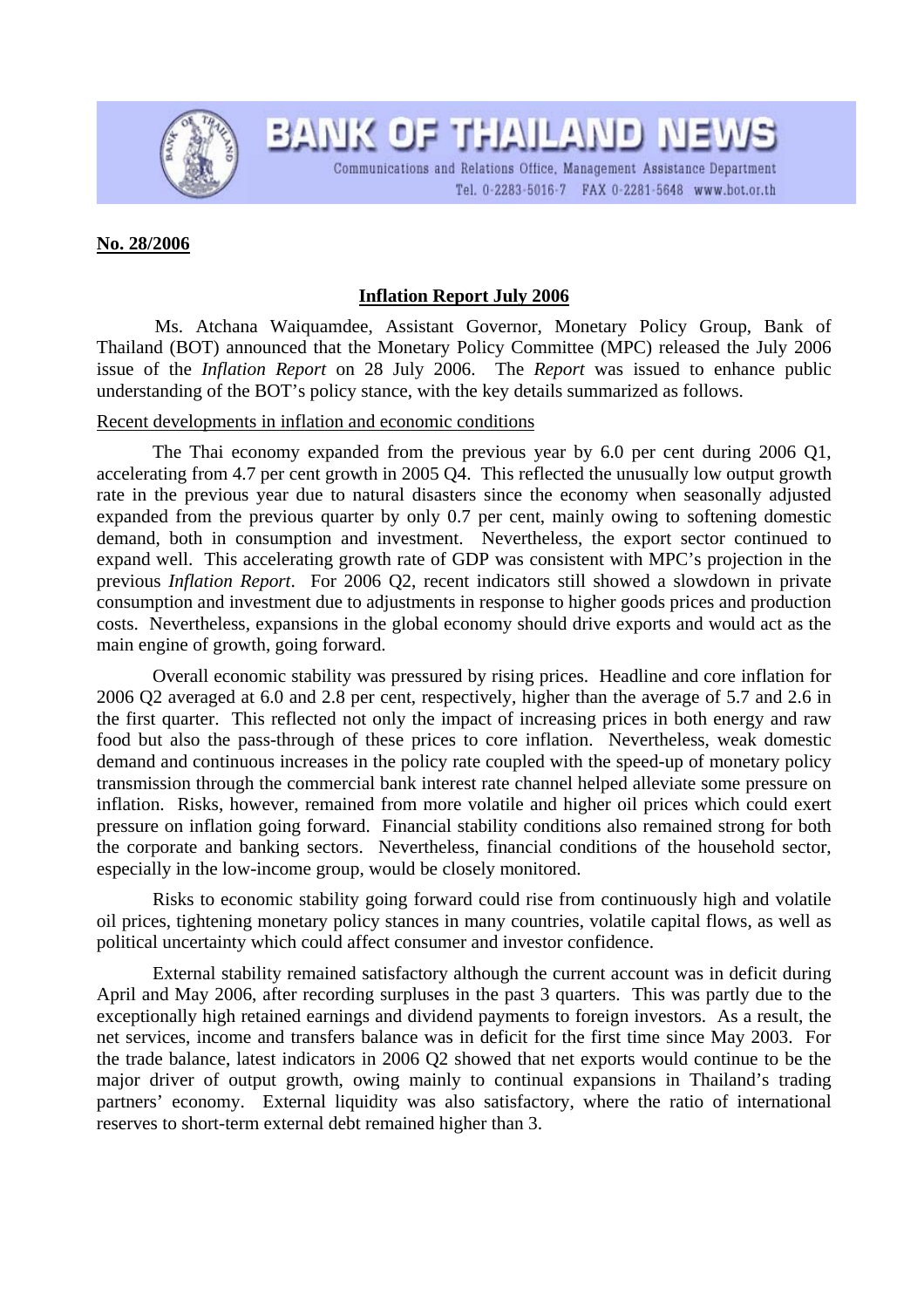#### Economic growth and inflation projections

Compared to the assumptions used in the projection 3 months earlier:

 1. Dubai oil price assumptions adjusted higher than previously assumed for the entire projection period, averaging at 66.2 and 71.0 US dollars per barrel in 2006 and 2007, respectively. The upward adjustment was in line with continual expansions in world demand for crude oil while the increase in supply was limited.

2. Assumptions on non-fuel commodity prices and world farm prices were revised up from that used in the previous *Inflation Report* for the first part of the projection period before trending down towards the same path in the latter part.

3. The hike in the fed funds rate was expected to end in 2006 Q3 at 5.50 per cent per annum, 50 basis points higher than the assumption used in the previous *Inflation Report*.

 4. The growth rate of Thailand's trading partners' economies in 2006 was revised upwards due to higher-than-expected economic expansion in Asia in 2006 Q1 before trending down towards the same path in 2007.

 5. The public investment assumption for fiscal year 2007 was revised down somewhat due to the delay in forming up a new government which in turn would delay the budgeting process. Meanwhile, the assumption on government consumption for fiscal year 2007 was higher than that used in the previous *Inflation Report* due to the government's measure to accelerate disbursements of the carry over budget than previously assumed.

Risks to the economy going forward included:

 (1) fluctuations in world oil prices owing to supply uncertainty and global demand for oil which was also related to world economic growth

(2) political uncertainty and the amount of time needed for the budgeting process.

The MPC thus assessed that in 2006 the Thai economy would expand around 4.0-5.0 per cent with 92 per cent probability and around 4.0-5.3 per cent with 81 per cent probability in 2007.

Possible upward pressure on inflation in the following periods could come from higher world oil prices, while downward pressure could come from a slowdown in domestic demand which would lessen the second round effect. The MPC thus projected headline inflation for 2006 to be around 5.0-5.8 per cent before declining to 2.5-4.0 per cent in 2007, while core inflation should average around 2.0-3.0 per cent in 2006 and 2007.

# Monetary policy stance in the last 3 months

In order to determine the appropriate monetary policy stance going forward, the MPC discussed various important issues as follows:

1. In the Monetary Policy Committee's meeting on 7 June 2006, the MPC viewed that the Thai economy grew satisfactorily in 2006 Q1. Although latest indicators showed signs of softer domestic demand conditions, higher-than-expected oil prices caused inflation to clearly accelerate beyond the MPC's previous projections. Therefore, the MPC decided to raise the 14-day repurchase rate by 25 basis points from 4.75 to 5.00 per cent per annum.